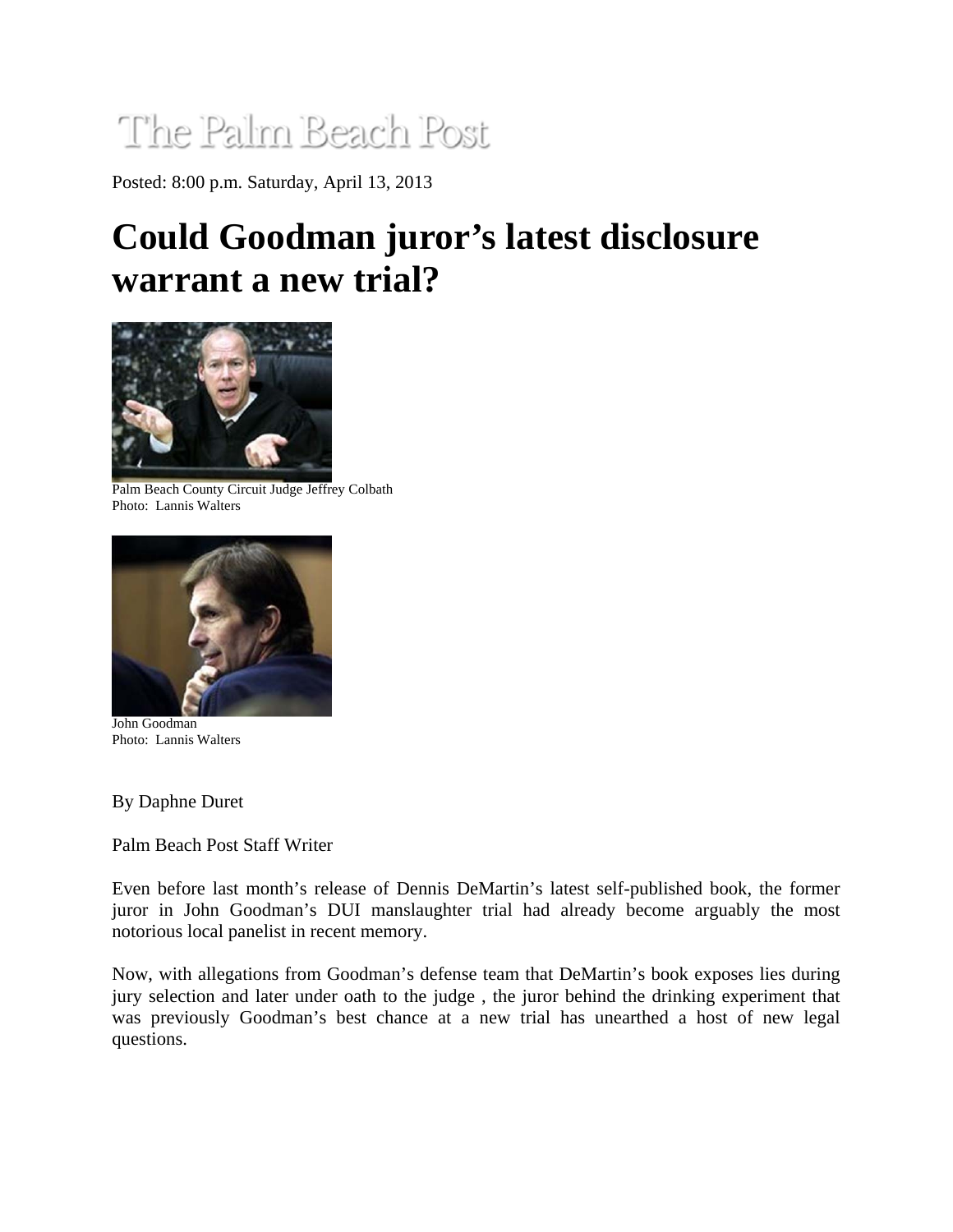Chief among them: Is the fact that the 69-year-old former accountant from Delray Beach failed to bring up his ex-wife's prior DUI arrest during jury selection – whether intentionally or not – enough to earn Goodman a new trial?

It's a question that's dividing legal experts, both locally and across the country. Even though DeMartin's litany of missives and mistakes in judgment would likely constitute some form of juror misconduct, legal observers on both sides are reluctant to bet on a new trial.

"We know that this happens, and it happens a lot more than people think," said Pace University law professor Bennett Gershman, who in 2005 touched on the issue of jurors providing false information during jury selection in a lengthy analysis of jury misconduct. "But when it comes to getting a new trial in cases like these, the defendant is going to have a high burden."

In the first pages of his chronicle of a relationship with a bipolar woman, — "Will She Kiss Me or Kill Me?" — DeMartin discloses that his ex-wife had crashed her car, been arrested for DUI and began an affair with another alcoholic in a court-ordered treatment program.

Goodman's high-powered attorneys, during jury selection in his trial last year, asked all the prospective jurors about any brushes they or their relatives had with the law. DeMartin never mentioned his now ex-wife's DUI arrest, and Goodman's lawyers argue that they would never have allowed DeMartin to serve on the jury had he disclosed it.

Further, Goodman defense attorney Roy Black said the omission was intentional. But DeMartin denies that in an April 1 letter to Circuit Judge Jeffrey Colbath. In the letter, DeMartin said the incident was "blocked out" of his memory because of a stroke he suffered in 1988.

Colbath has scheduled an April 29 court hearing to once again question DeMartin before the judge decides whether or not to throw out Goodman's March 2012 conviction in connection with the February 2010 alcohol-fueled crash that claimed the life of 23-year-old Scott Wilson.

Some, like Gershman, believe Goodman's conviction and 16-year prison sentence will survive DeMartin's omission. But others, like Art Patterson, a social psychologist and jury expert for more than 30 years, believe Goodman, founder of Wellington's International Polo Club Palm Beach, ought to get a new trial.

Patterson, vice president of DecisionQuest, one of the country's largest trial consulting firms, says the system is best served when courts err on the side of caution when there's a possibility that a juror could have been biased.

"Parties have a right to strike jurors. That requires the jurors to tell the truth," Patterson said, adding that DeMartin's omission "took away the defendant's right" to challenge him as a juror.

Whether DeMartin intentionally failed to reveal the DUI or not, everyone agrees that the issue of jurors being less than truthful is nothing new.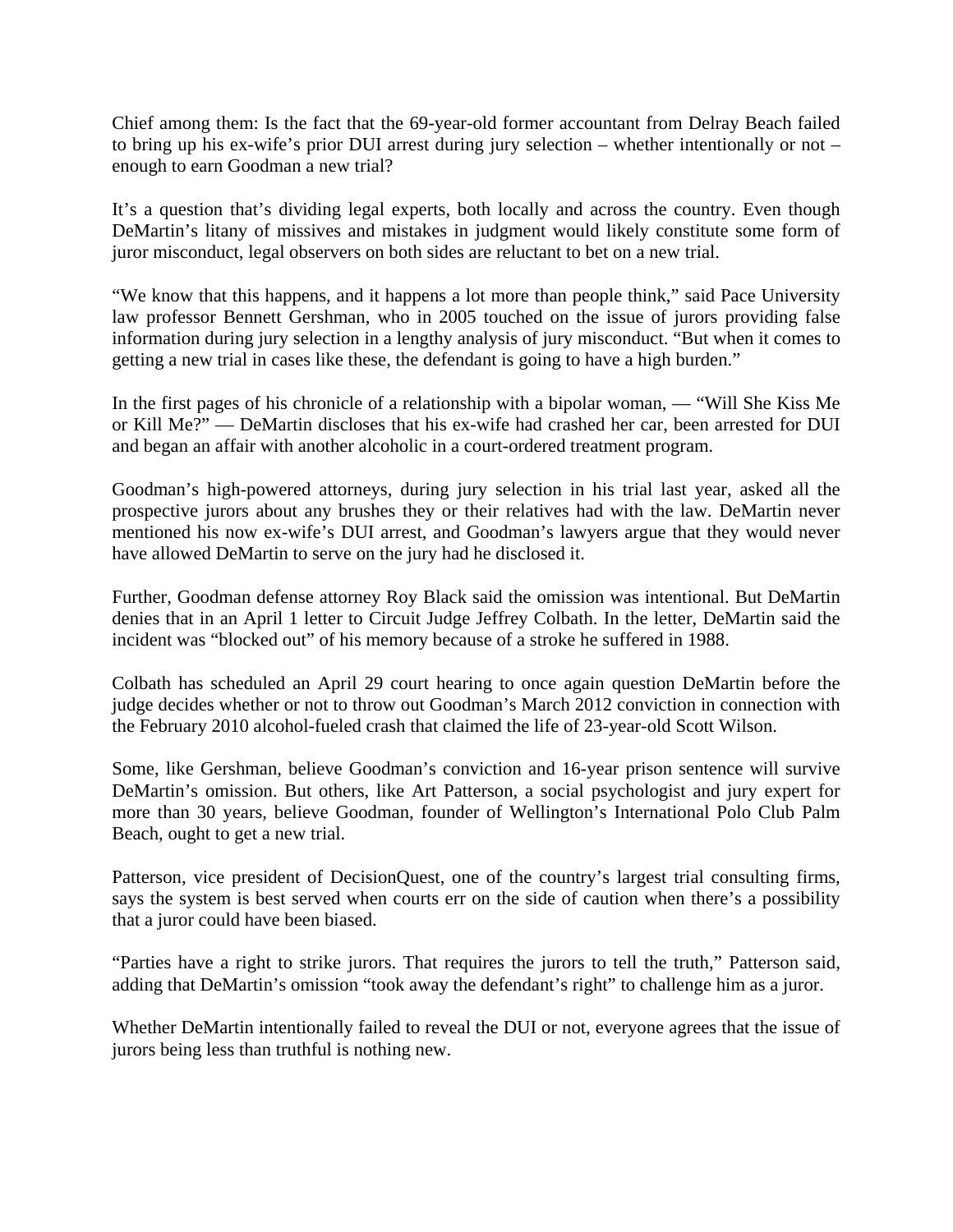In Florida, attorneys Donald Blackwell and Stephanie Martinez wrote about the issues in a 2007 article for the Florida Bar Review. In it, they chronicled the Florida case a few years earlier of a man who sued a rental car company and the driver of the rental car that pinned him to another car in a parking lot, causing severe back injuries.

As part of jury selection, attorneys grilled prospective jurors about any criminal or civil cases they or their relatives may have been involved in. The attorneys also asked whether they'd had experience with car accident injuries or back injuries, in general. Though each of the six jurors ultimately chosen said they had no experience with any of those issues, defense investigators after the trial discovered that wasn't the case for four out of the six – including the jury foreman.

In fact, the foreman had been a defendant in an accident injury claim before the same judge presiding over the case where he sat as a juror. He'd also had four work-related back injuries. At least one other juror had been a plaintiff in an accident injury case, another juror failed to mention he'd been arrested five times and convicted twice for DUI, and yet another juror and his relatives had been involved in no less than five accidents involving injury.

Based on those facts, the trial judge overturned the jury verdict in the case.

Blackwell and Martinez used the case in their argument encouraging judges to be more aggressive in pursuing contempt of court and perjury charges against jurors in similar cases — a notion that Goodman prosecutor Ellen Roberts has also suggested for DeMartin.

Last week, Blackwell pointed to a 2011 case that now sets a three-pronged test established for Florida courts that Colbath will use in determining whether Goodman should get a new trial. Goodman's team will have to prove that the omission was material to the case, whether DeMartin left it out during questioning and whether the omission was due to a lack of questioning on the defense's part.

Both Gershman and Patterson say that it's possible that the omission during voir dire, coupled with the drinking experiment DeMartin conducted on the eve of jury deliberations last year, can have a cumulative effect, leading Colbath or an appellate court to conclude that DeMartin's behaviors as a whole robbed Goodman of a shot at a fair trial.

But even Patterson, who believes Goodman deserves a new trial, says his chances aren't particularly strong.

"Courts, first of all, really don't like to overturn jury verdicts," he said. "There's also the cost of trying the case again."

In Goodman's case, according to prosecutors, that price tag is well over a quarter of a million dollars.